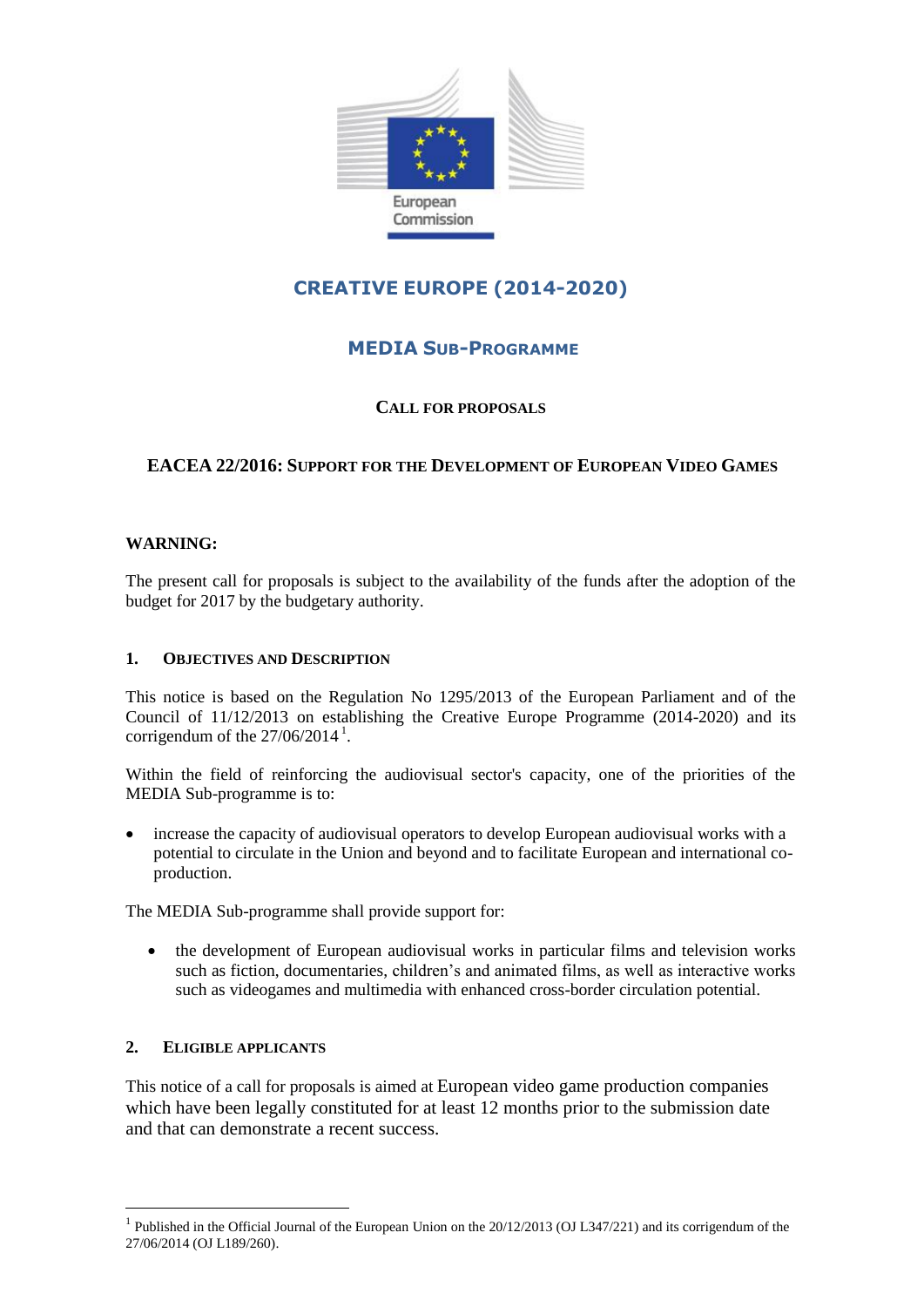Applications from legal entities established in one of the following countries are eligible as long as all conditions referred to in Article 8 of the Regulation establishing the Creative Europe Programme are met and the Commission has entered into negotiations with the country:

- EU Member States and overseas countries and territories which are eligible to participate in the Programme pursuant to Article 58 of Council Decision 2001/822/EC;
- Acceding countries, candidate countries and potential candidates benefiting from a preaccession strategy, in accordance with the general principles and general terms and conditions for the participation of those countries in Union programmes established in the respective Framework Agreements, Association Council Decisions or similar agreements;
- EFTA countries which are members of the EEA, in accordance with the provisions of the EEA Agreement;
- The Swiss Confederation, on the basis of a bilateral agreement to be concluded with that country;
- Countries covered by the European Neighbourhood Policy in accordance with the procedures established with those countries following the framework agreements providing for their participation in European Union programmes;

The Programme shall also be open for bilateral or multilateral cooperation actions targeted at selected countries or regions on the basis of additional appropriations paid by, and specific arrangements to be agreed upon with, those countries or regions.

Proposals from applicants in non EU countries may be selected, provided that, on the date of the award decision, agreements have been signed setting out the arrangements for the participation of those countries in the programme established by the Regulation referred to above.

#### **3. ELIGIBLE ACTIONS**

Only the activities relating to the development phase for the following projects are eligible:

- Narrative storytelling video games regardless of platform or expected distribution method. In all cases the video game must be intended for commercial exploitation.

The Call for Proposals has one deadline. The application for support must be submitted between the date of the publication of the Call for Proposals and 02/03/2017**,** 12.00 noon (midday Brussels time.

The duration of the project is until 36 months from the date of submission.

#### **4. AWARD CRITERIA**

Points will be allocated out of a total of 100 on the basis of the following weighting:

Quality and content activities (20 points)

 Quality of the content, the storytelling of the project and originality of the concept against existing works

Innovative character of the project (20 points)

 Innovation i.e. the extent to which the project pushes the boundaries of the existing offer proposing "cutting edge" techniques and content

Relevance and European added-value (20 points)